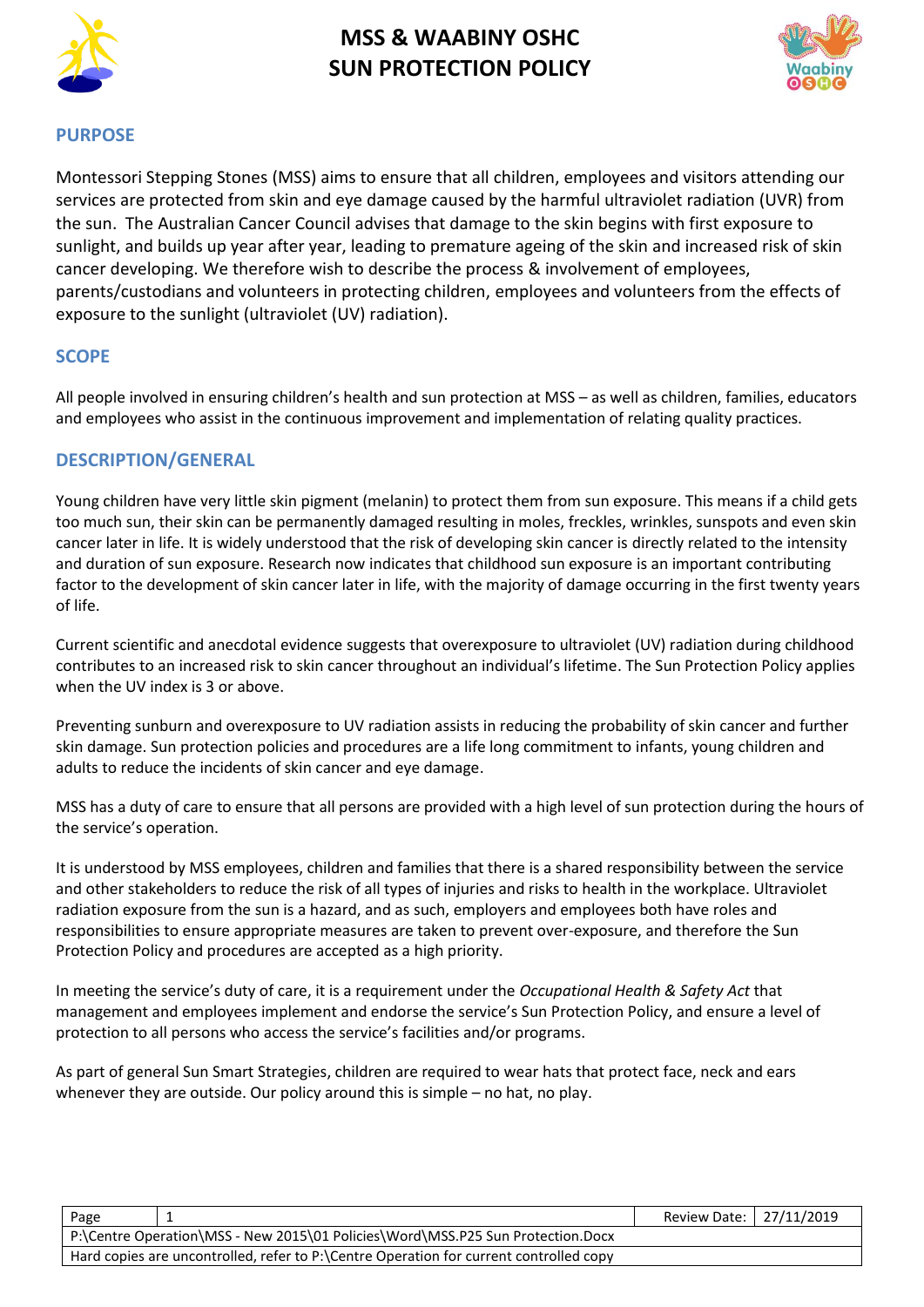



Individual allergies, cultural differences, and other special needs regarding sunscreen application and outdoor play environment (shade provision) to be taken into account i.e. babies special needs; as competent learners children are educated from an early age about the need for sun protection.

#### **FAMILIES NEEDS**

Their child will be protected from the harmful effects of exposure to ultraviolet radiation from the sun; their child will not be discriminated against regarding their cultural norms.

### **EDUCATOR/EMPLOYEE NEEDS**

Education about sun protection strategies including: use of effective shade, appropriate clothing (uniforms/hats), application of sunscreen, wearing of sunglasses, hygiene considerations and importance of role modelling sun-smart behaviours.

#### **MANAGEMENT NEEDS**

To be informed and educated with regard to requirements and legislation, up to date with current trends, and to be assured that the service is meeting legislative requirements and providing best practice.

### **LEGISLATION AND GOVERNMENT REQUIREMENTS**

Laws relating to protection of privacy and confidentiality; duty of confidentiality arising from contract with parent; to whom and when information must be disclosed;

- [Occupational Health, Safety and Welfare Act](http://www.slp.wa.gov.au/legislation/agency.nsf/docep_main_mrtitle_4245_homepage.html)
- [Occupational Safety and Health Regulations 1996](http://www.slp.wa.gov.au/legislation/agency.nsf/docep_main_mrtitle_12516_homepage.html)
- Education and Care Services National Law (WA) Act 2012;
- Education and Care Services National Regulations

#### **DEFINITIONS/PRINCIPLES/STRATEGIES FOR POLICY IMPLEMENTATION**

It is widely understood that the risk of developing skin cancer is directly related to the intensity and duration of sun exposure. MSS is therefore a "Sun Smart Centre" within the Cancer Council program and promotes the importance of sun protection for young children in particular.

| Page |                                                                                        | Review Date:   27/11/2019 |  |
|------|----------------------------------------------------------------------------------------|---------------------------|--|
|      | P:\Centre Operation\MSS - New 2015\01 Policies\Word\MSS.P25 Sun Protection.Docx        |                           |  |
|      | Hard copies are uncontrolled, refer to P:\Centre Operation for current controlled copy |                           |  |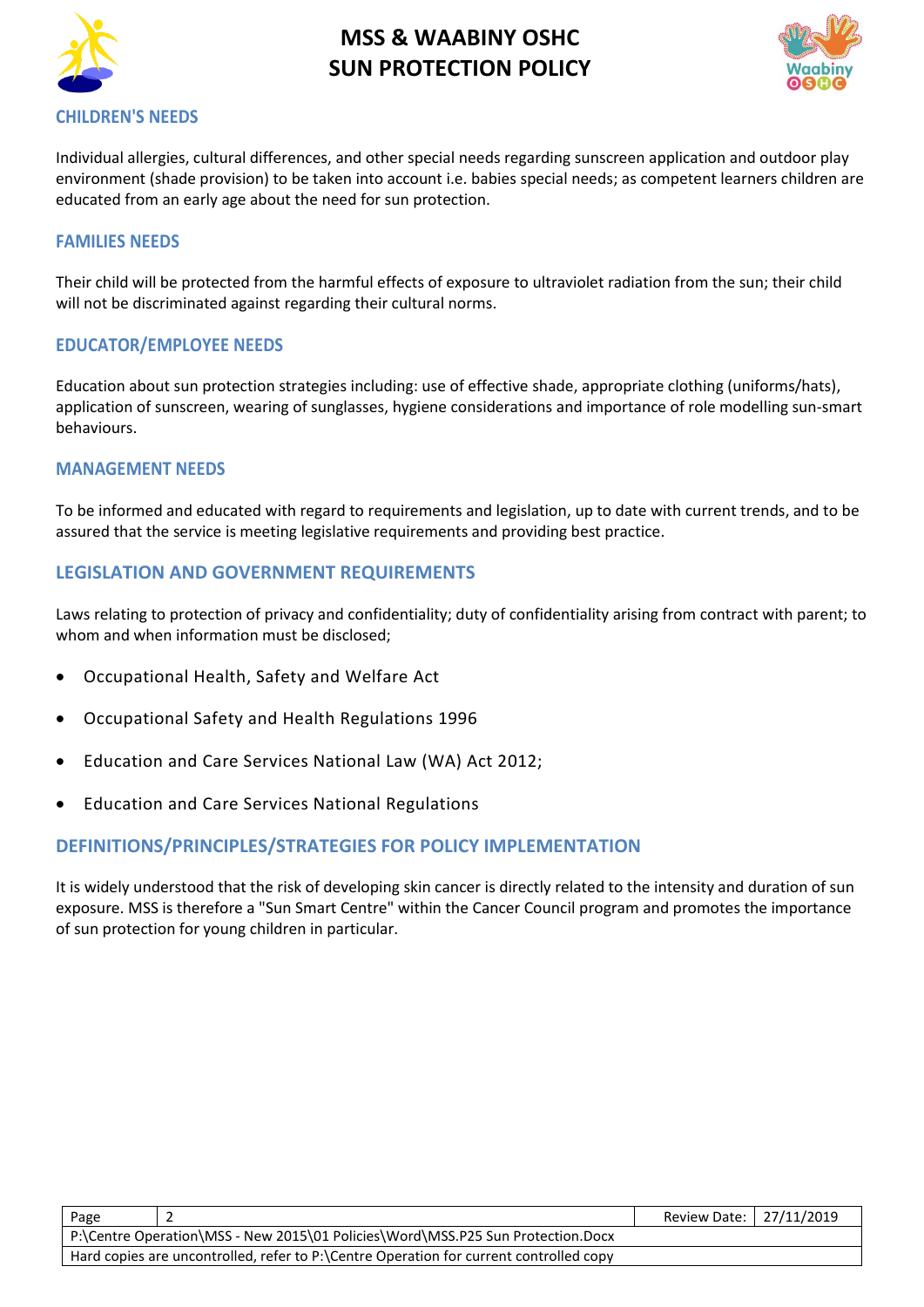



# **MANAGING THE PHYSICAL ENVIRONMENT**

## **TIMES OF UV RADIATION EXPOSURE**

The peak UV radiation periods are between 10am and 3pm during the day and at other times of the year. Outdoor activities are minimised depending on when UV levels are 3 and above and temperature readings indicate an unnecessary exposure to a health risk.

Employees and educators will utilise the shaded areas of the outdoor environment for play and plan outdoor play experiences according to real-time UV levels and predictions available on the ARPANSA website.

# **SHADE PROVISION, OUTDOOR PLAY AND OUTDOOR PLAY EQUIPMENT**

MSS will always first consider the availability of shade when planning and programming for outdoor play experiences or excursions.

Outdoor equipment that is not fixed will utilise the shaded areas of the outdoor environment at all times of the day.

MSS will continually assess the shade coverage of the outdoor play environment.

We will plan and program for outdoor play experiences and excursions during non-peak UV radiation hours of the day.

Outdoor play equipment that is fixed will be monitored for usability throughout the day by employees/educators.

Infants less than 12 months of age are always kept in dense shade and are more intensely monitored due to their sensitive skin.

Our employees and educators will ensure that the infants outdoor play environment utilises as much dense shade as possible.

# **PROTECTIVE BEHAVIOURS AND PRACTICES**

## **HATS**

All children must wear a hat that is either a broad-brimmed, bucket or legionnaire's style, when outdoors.

It is recommended that a sun protective hat adequately covers the face, back of the neck and ears.

Due to the risk of children becoming entangled in hat cords and choking, the cords must be removed from hats, or fitted with a break-away connector to prevent choking hazards.

Children who do not have a hat will be provided with a spare hat where available. MSS will ensure that hats are laundered after each use to minimise cross infection (for example, head lice).

Children who do not have their hats with them will be asked to play in an area protected from the sun.

| Page                                                                                   | Review Date:   27/11/2019 |  |
|----------------------------------------------------------------------------------------|---------------------------|--|
| P:\Centre Operation\MSS - New 2015\01 Policies\Word\MSS.P25 Sun Protection.Docx        |                           |  |
| Hard copies are uncontrolled, refer to P:\Centre Operation for current controlled copy |                           |  |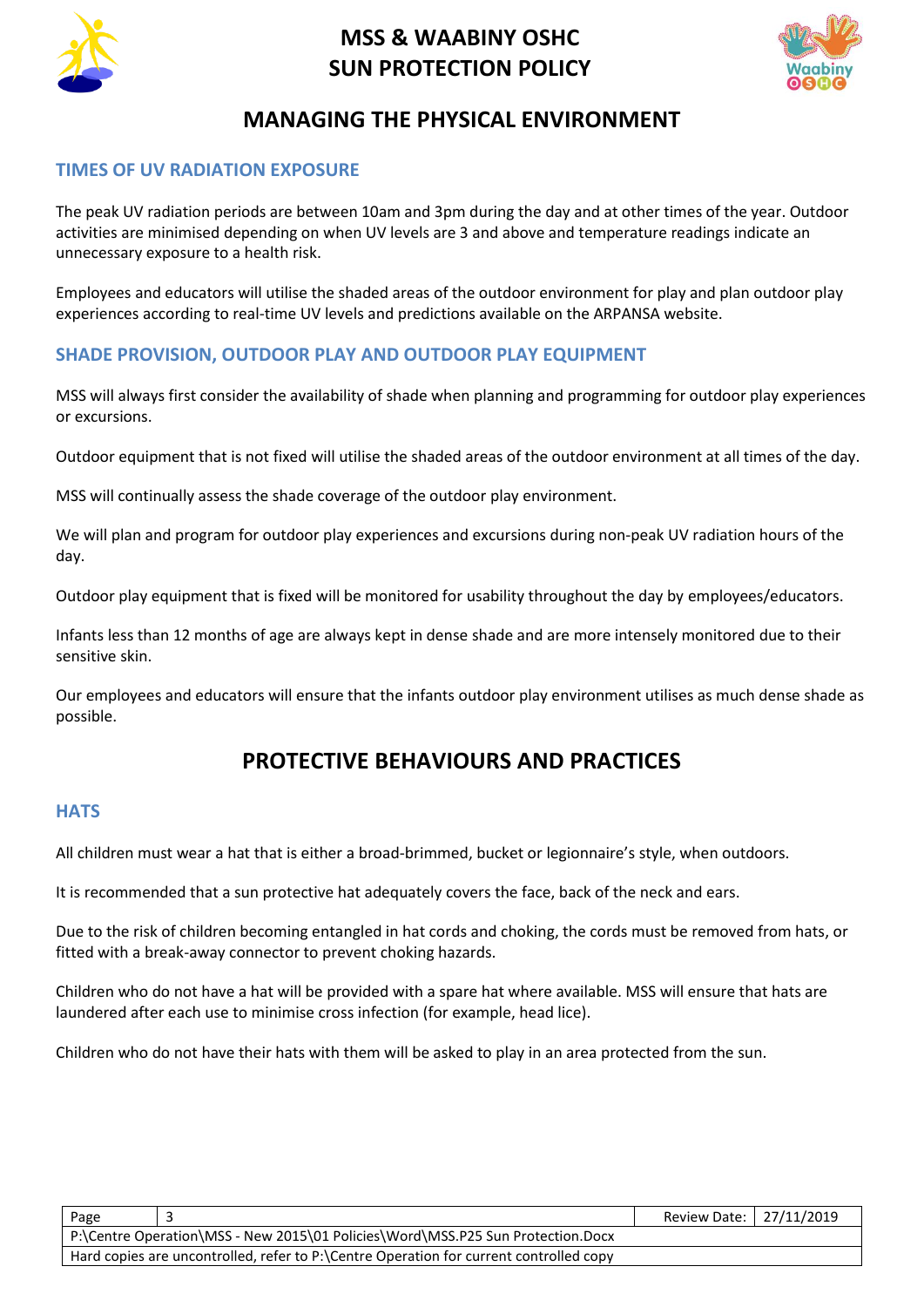



MSS recommends that children and employees wear loose fitting clothing that protect as much of the skin as possible for outdoor activities. Shirts that cover the shoulders and have collars and sleeves that are at least elbow length, and longer style skirts and shorts are most suitable.

Loose fitting and closely woven fabrics assist in protecting children from exposure to the sun.

Longer style tops and shorts are acceptable items of clothing to protect children from the sun.

Sleeveless shirts, dresses and singlets are not considered adequate clothing to protect children from the sun. Children will need to change their clothing to access outdoor play areas.

Infants (between 6-12 months) must have exposed skin covered at all times, however it is acceptable to use sunscreen on the face and hands to protect exposed skin areas.

If planning for an excursion that involves swimming (either at a pool or beach setting), MSS employees must consider the style of swimwear and protective clothing children are wearing that reinforces sun protection practices.

#### **SHADE AND UV INDEX**

Children will be encouraged to use available areas of shade for outdoor play activity. Planned outdoor play and activities will be set up in shady areas. Areas used for focused play i.e. sandpits, fixed play equipment, will be provided with shade throughout the year. Play areas for babies will be provided with shade all year round.

Management will ensure there are a sufficient number of shelters and trees (still planting and still growing) providing the desired natural shade in the outdoor play grounds.

The availability of shade will be considered when planning all outdoor excursions and activities. Portable shade structures may be used if the area does not have much natural or artificial shade. Children and educators/employees participating in excursions will be covered by the policy and broad brimmed or legionnaire style hats and protective clothing should be worn on all excursions. Sunscreen is also a necessity on day long excursions.

Outdoor play (unrestricted) may take place between 10am and 3pm, provided the UV index is low (<3). If the UV index is moderate (3) or above appropriate' sun protection measures need to be undertaken by all educators/employees and children when outdoors.

#### **MAINTAINING HYDRATION LEVELS**

Infants and children's body/water ratio mass is significantly different than from adults, therefore the risk for dehydration from outdoor play and hot weather is high and can be dangerous.

Water will be offered to children throughout the day regardless of indoor or outdoor play settings.

Children are able to bring in water bottles from home and are encouraged to access water to drink throughout the day.

Cooled boiled water may be offered to infants and young children after bottle feeds if children show signs of continued thirst.

Educators will monitor and document the input/output of infants and young children's fluids.

| Page                                                                                   | Review Date: 27/11/2019 |  |
|----------------------------------------------------------------------------------------|-------------------------|--|
| P:\Centre Operation\MSS - New 2015\01 Policies\Word\MSS.P25 Sun Protection.Docx        |                         |  |
| Hard copies are uncontrolled, refer to P:\Centre Operation for current controlled copy |                         |  |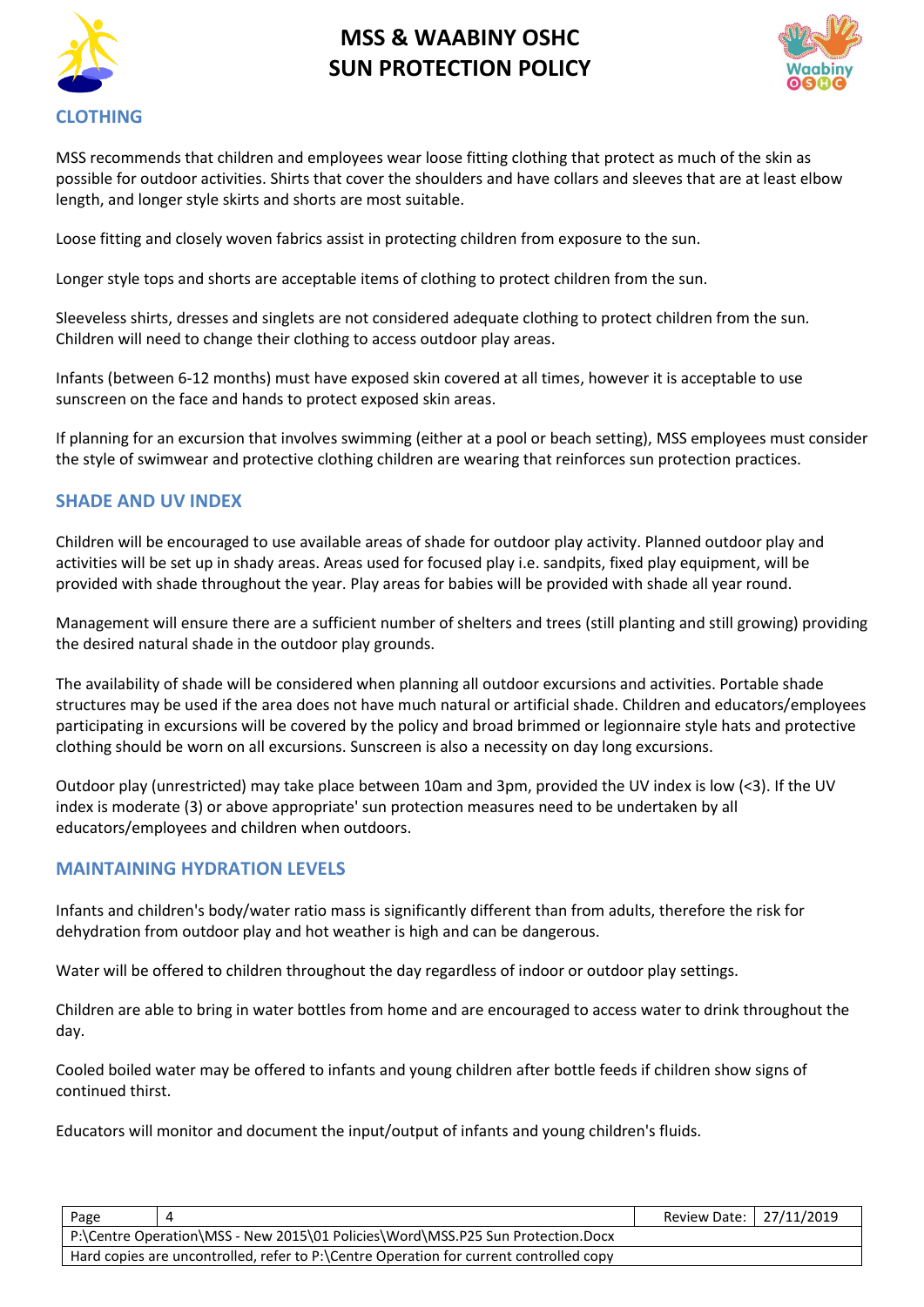



The brand TRUE GUARD SPF 50+ UVA/UVB broad spectrum water resistant sunscreen is used at the service. If the sunscreen we supply is not suitable, parents/guardians will be asked to supply an alternative for their child.

MSS provides and applies sunscreen to all children.

Permission will be sought at enrolment from the family/custodians/custodian for MSS educators/employees to apply our SPF 50+ broad spectrum water resistant sunscreen.

Sunscreen should be applied at least 20 minutes before commencing outdoor play and not rubbed in (or as per manufacturer's instructions).

Sunscreen should be reapplied as per manufacturer's instructions or deemed necessary by employees/educators and if outside over extended periods of time re-applied every 2 hours.

Some children may present an allergic reaction to sunscreen. In this situation, MSS employees/educators will stop applying the sunscreen, notify the family/custodians and request that a hypoallergenic sunscreen is supplied by the family/custodians for the child to use.

School age children (or where a child is capable him or herself) will be encouraged to apply sunscreen themselves.

Employees/educators will assist applying sunscreen to infants and children as required and appropriate.

Educators will apply sunscreen to infants and younger children (0-5 years) as appropriate.

Parents/carer's should apply sunscreen for their child/children prior to drop off.

Hygiene issues should be considered when deciding how sunscreen is applied by educators. It is recommended that we use a tissue, damp cloth or damp paper towel to apply sunscreen, thus ensuring germs are not transferred from one child's skin to another. If a parent/guardian specifically requests that you do not apply sunscreen to their child, perhaps due to their cultural norms or a severe allergy, you will need to decide in consultation with the family whether the child will be allowed to play outside. If the family wishes their child to play outside discuss appropriate clothing and ensure a well shaded area for their play. We will cover our duty of care to the child, and alert the parent/guardian in writing of our recommendation that precautions against harmful UV rays should be taken.

For babies, under 12 months old, special consideration needs to be made in regard to applying sunscreen. Keeping babies covered or in full shade whilst outside should be considered and sunscreen only applied to areas of skin that cannot be covered by clothing. Where in doubt please consults with parents/guardians about their preferences for their baby.

#### **EYE PROTECTION**

MSS supports the use of a sun protective hat to protect eyes from UV radiation.

If sunglasses must be worn when persons are outdoors, we recommend that sunglasses meet the Australian Standards AS/NZS 1067:2003 with a category number 2, 3 or 4.

Sunglasses not labelled with Australian Standards codes are considered toys and do not provide sun protection – and are not accepted as eye protection from the sun.

Sunglasses with a category number of 0 or 1 are considered fashion spectacles and do not provide adequate protection against UV radiation – and are not accepted as eye protection from the sun.

| Page                                                                                   | Review Date: 27/11/2019 |  |
|----------------------------------------------------------------------------------------|-------------------------|--|
| P:\Centre Operation\MSS - New 2015\01 Policies\Word\MSS.P25 Sun Protection.Docx        |                         |  |
| Hard copies are uncontrolled, refer to P:\Centre Operation for current controlled copy |                         |  |